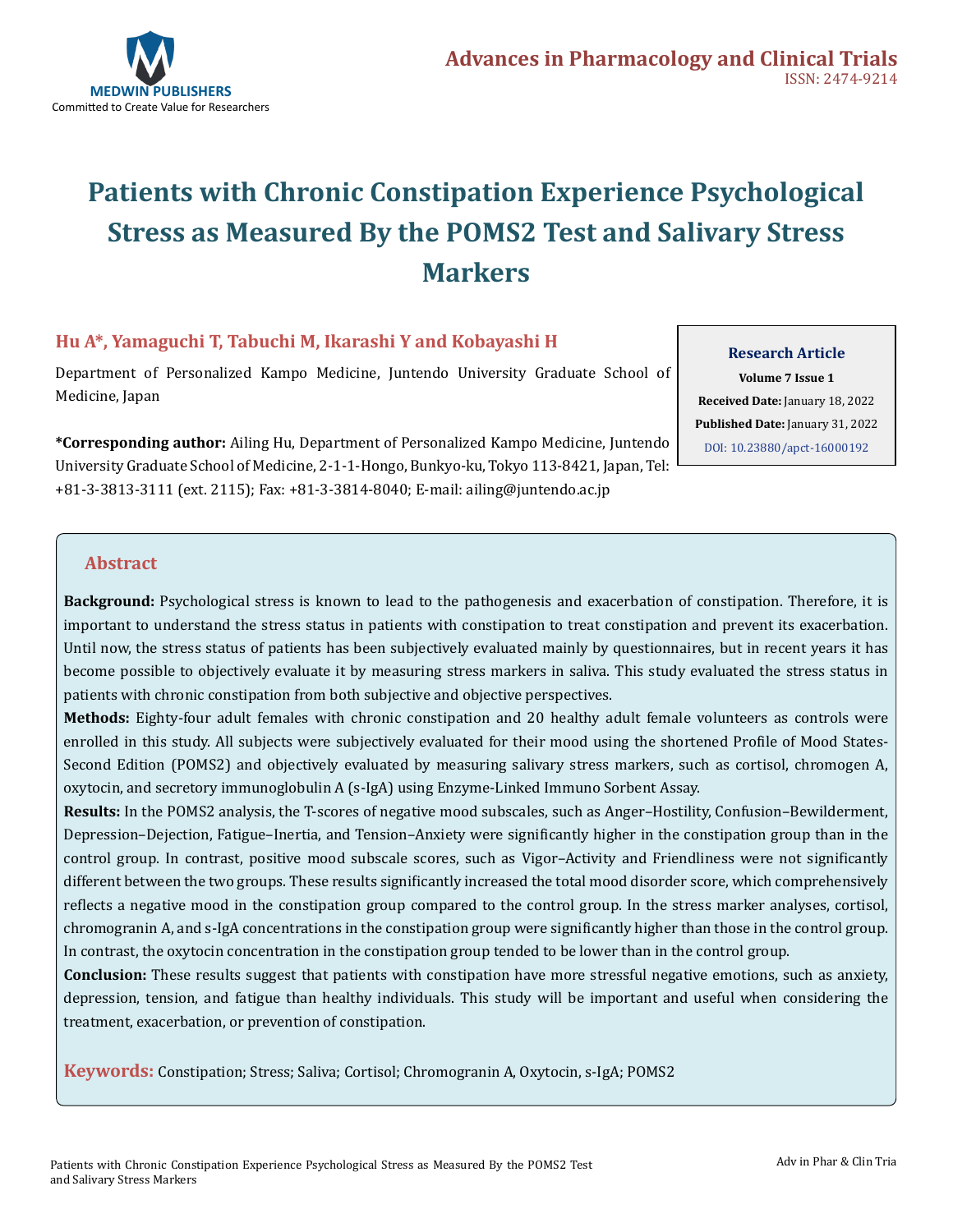**Abbreviations:** POMS2: Profile of Mood States-Second Edition; S-IgA: Secretory Immunoglobulin A; MAS: Manifest Anxiety Scale; SDS: Self-Rating Depressive Scale; MMPI: Minnesota Multiphasic Personality Inventory; AH: Anger– Hostility; CB: Confusion-Bewilderment; DD: Depression-Dejection; FI: Fatigue-Inertia; TA: Tension-Anxiety; VA: Vigor-Activity; F: Friendliness; TMD: Total Mood Disorder; ELISA: Enzyme-Linked Immuno Sorbent Assay; IQR: Interquartile Range; HPA: Hypothalamic-Pituitary-Adrenal; SAM: Sympathetic-Adrenomedullary.

#### **Introduction**

Constipation is a condition in which a sufficient amount of feces is not comfortably excreted from the body because of infrequent or difficult passage [1]. The Japanese Society of Gastroenterology defines it as a condition in which no defecation for three days or more is observed, or when there is a feeling of an incomplete bowel movement, even if the defection is performed every day.

According to the 2016 Comprehensive Survey of Living Conditions conducted by the Japanese Ministry of Health, Labor and Welfare, the prevalence of constipation in Japan is reported to be 2%-5%, and it tends to be higher in women (4.6%) than in men (2.5%) and to increase with age in both men and women [2]. The prevalence in Western countries is approximately 15% (2%-28%), and as in Japan, women are more likely to complain of constipation than men and the prevalence increases with age in both men and women [3].

Constipation can be acute or chronic, but what is generally referred to as "constipation" is chronic constipation, which includes functional constipation, drug-induced constipation, organic constipation, and symptomatic constipation. The most common type of constipation is functional constipation, including flaccid constipation, spasmodic constipation, and rectal constipation [4]. However, constipation causes a variety of symptoms, such as abdominal pain, abdomen enlarged feeling (or abdominal distension), nausea, loss of appetite, and malnutrition, resulting in a significantly decrease in the quality of life and labor productivity [1].

Psychologically, patients with chronic constipation have been reported to have a higher prevalence of depression, anxiety, somatization symptoms (or hypochondriasis), and neuropathy (neurological disorders), such as Parkinson's disease and multiple sclerosis [5,6]. In addition, patients with chronic constipation have been reported to have a higher complication rate for ischemic heart diseases, such as myocardial infarction and angina, leading to increased mortality [7]. The findings described above suggest that patients with constipation routinely experience more mental and physical stress than patients without

constipation. In fact, patients with functional bowel disease, including constipation, have been reported to experience psychological distress [5]. Psychological stress was also reported to be strongly associated with the development of constipation in children [8] and adolescents [9]. In Korean male college students, life stress was reported to be strongly associated with functional constipation [10]. Thus, a positive correlation has been shown between psychological stress and constipation, and stress load is considered to be one of the causes and exacerbations of constipation. Therefore, understanding the stress status in patients with constipation may be useful in the treatment and prevention of constipation.

These psychological stresses have been evaluated by subjective psychological tests using various questionnaires. Psychological tests include the Manifest Anxiety Scale (MAS), Self-Rating Depressive Scale (SDS), the Minnesota Multiphasic Personality Inventory (MMPI), and Profile of Mood States-Second Edition (POMS2) or its shortened version [11,12]. The MAS, SDS, and MMPI tests determine a subject's personality traits, namely and respectively the tendency for anxiety, depression, and multifaceted personality. In contrast, the POMS2 or its shortened version is a test that does not evaluate personality traits but rather changes in mood over time, such as the last few hours or days. The advantage of this test, which is used in various fields, such as medical care, mental health, and sports or exercise, is that it measures multiple mood states at the same time with a single questionnaire [13]. However, since subjective factors strongly influence the mood or psychological evaluations, it is desirable to perform these questionnaire-based tests in combination with an objective evaluation.

One objective assessment of stress status is to measure biomarkers that have been suggested to reflect stress status. To evaluate the stress state more accurately, it is necessary to measure biomarkers in biological samples, such as blood and tissues, in a state with no stress load other than stress stimulation. Thus, since invasive blood collection involves mental stress, it is desirable to use biological samples, such as urine, saliva, tears, and sweat, that can be collected noninvasively. Recently, attention has been focused on saliva, which is easy to collect. Stress-related biomarkers cortisol, chromogranin A, oxytocin, and secretory immunoglobulin A (s-IgA) have been identified in saliva. These salivary biomarkers have been measured in many stress-related clinical studies [14].

The purpose of the present study was to evaluate the stress status in patients with chronic constipation. To achieve this goal, 84 adult female patients with chronic constipation (constipation group) and 20 healthy adult female volunteers (control group) were enrolled. All subjects were then subjectively evaluated for their mood using a shortened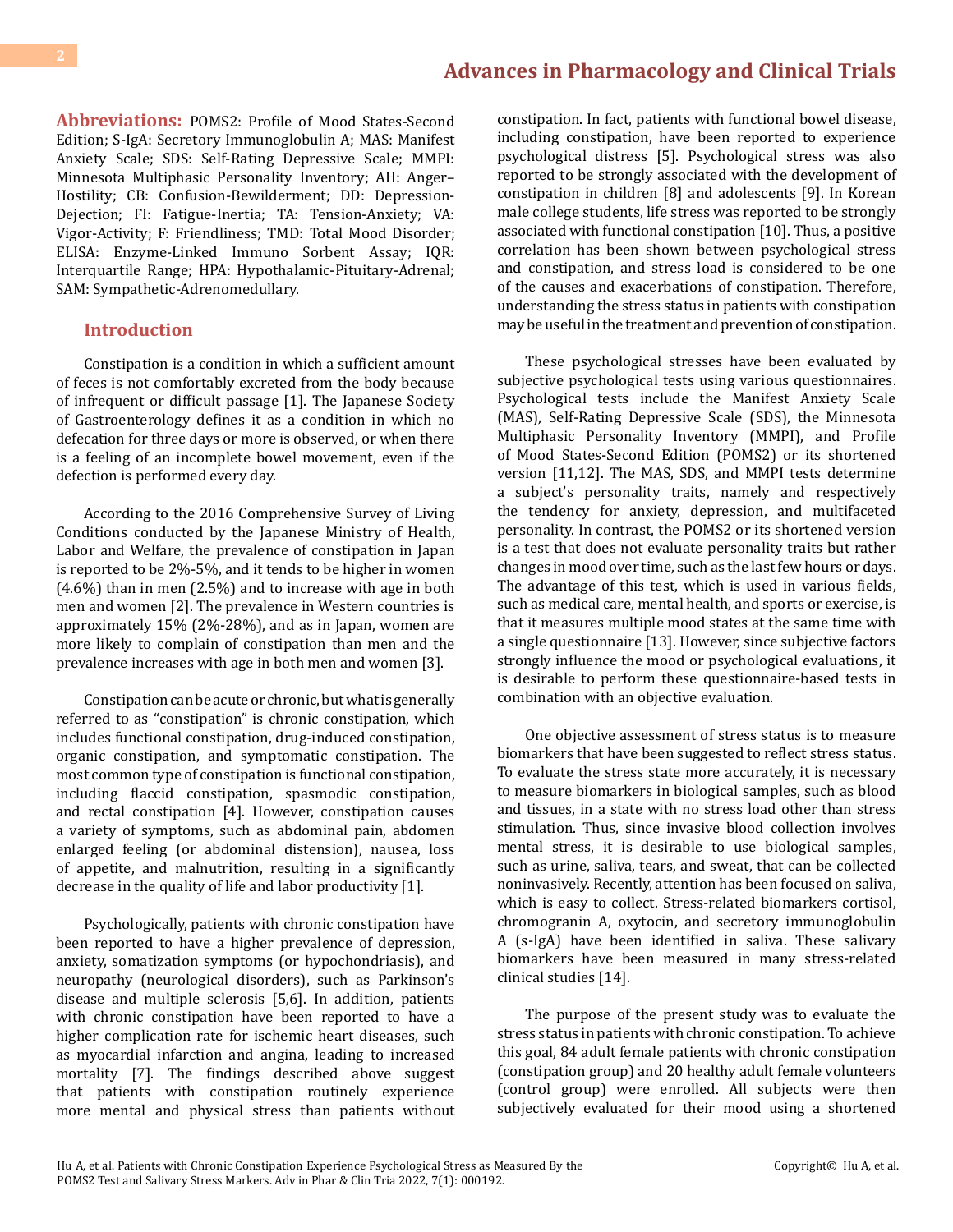version of POMS2 and objectively evaluated by measuring salivary stress markers (cortisol, chromogranin A, oxytocin, and s-IgA).

#### **Materials and Methods**

#### **Participants and Ethics Statement**

Of the patients who first visited the constipation outpatient department of Juntendo Hospital (Tokyo, Japan) from 2015 to 2018, 84 adult female patients with chronic constipation aged 20–70 years old (average 43.0 ± 1.4 years) were enrolled as the constipation group in the present study.

The three criteria for registration were: (1) no bowel movements for three days or more (Patients with only a sensation of incomplete defecation were not enrolled in this study), (2) no use of laxatives and (3) no illness other than constipation. Twenty healthy adult female volunteers aged 20–70 years old (mean  $37.3 \pm 2.3$  years) were enrolled as controls.

The three criteria for registration of control subjects were: (1) daily defecation, (2) regularity of time to defecate and no feeling of incomplete bowel movements and (3) no illness, including constipation.

Informed consent was obtained from all individual participants included in the present study. All procedures applied in the present study complied with the Helsinki Declaration and the Ethical Guidelines for Medical and Health Research Involving Human Subjects and were approved by the Ethics Committee of Medical Corp Koyokai.

#### **Evaluation of Mood Status**

The mood profiles of all subjects in the constipation and control groups were analyzed using a shortened version of POMS2, a psychological rating scale to assess transient, distinct mood states [11,12].

The POMS2 shortened version is a mood inventory containing 35 items that assess the following seven different subscales (moods): Anger-Hostility (AH), Confusion– Bewilderment (CB), Depression–Dejection (DD), Fatigue– Inertia (FI), Tension–Anxiety (TA), Vigor–Activity (VA), and Friendliness (F). Subjects were asked to indicate mood states during the previous 1-week period on a 5-point score that ranges from "not-at-all" (0) to "extremely" (4). The sum of the scores was calculated for each subscale. The total mood disorder (TMD) score was calculated from the individual total score of six subscales, excluding subscale F as follows: TMD = (AH + CB + DD + FI + TA) - VA. Evaluation of individual subscales and TMDs was performed using standardized

scores (T-scores) that were converted from the individual total subscale scores and TMD scores using a conversion table.

#### **Measurements of Stress-Related Hormones in Saliva**

Cortisol, chromogranin A, oxytocin, and s-IgA concentrations in the saliva of all participants were measured as stress-related makers in the present study. Saliva (approximately 1 mL) passively pooled in the mouth was collected using a saliva collection aid (Salimetrics LLC, Carlsbad, CA, USA) between 10:00 and 12:00. All saliva samples were immediately frozen and stored at  $-20^{\circ}$ C until analysis.

On the day of the assay, frozen salivary samples were thawed at room temperature. The thawed sample was centrifuged at 1500 Xg and room temperature for 15 min. The supernatant was used for each Enzyme-Linked Immuno Sorbent Assay (ELISA): the cortisol, chromogranin A, oxytocin, and s-IgA concentrations were measured using the salivary cortisol enzyme immunoassay kit (Salimetrics LLC), human chromogranin A EIA kit (Yanaihara Ins. Inc., Fujinomiya, Shizuoka, Japan), oxytocin ELIZA kit (Enzo Life Sciences, Inc., Farmingdale, NY, USA), and salivary secretion IgA indirect enzyme immunoassay kit (Salimetrics LLC). Salivary concentrations of cortisol, s-IgA, and oxytocin were expressed as "pg/dL", "µg/mL", and "pg/mL", respectively. The concentration of chromogranin A was expressed as "pmol/ mg protein". The salivary protein concentration considered for calculating the chromogranin A concentration was measured using the Pierce BCA Protein Assay Kit (Thermo Fisher Scientific, Inc., Waltham, MA, USA).

#### **Statistical Analysis**

All analytical data were nonparametric data with no normal distribution. Therefore, those data are shown as box plots. The box represents the median  $\pm$  interquartile range (IQR), and the whiskers of the box represent the  $1.5 \times IQR$ range. Statistical significance between the constipation and healthy control groups in all analyses was assessed using the nonparametric Mann–Whitney U test using EZR 1.52 software. The significance level was accepted at P < 0.05.

#### **Results**

#### **Evaluation of Mood Status**

Figure 1 shows the seven subscales and TMDs evaluated by the shortened POMS2 version in the constipation and control groups. The T-scores for AH, CB, DD, FI, and TA included in the negative mood subscale were significantly higher in the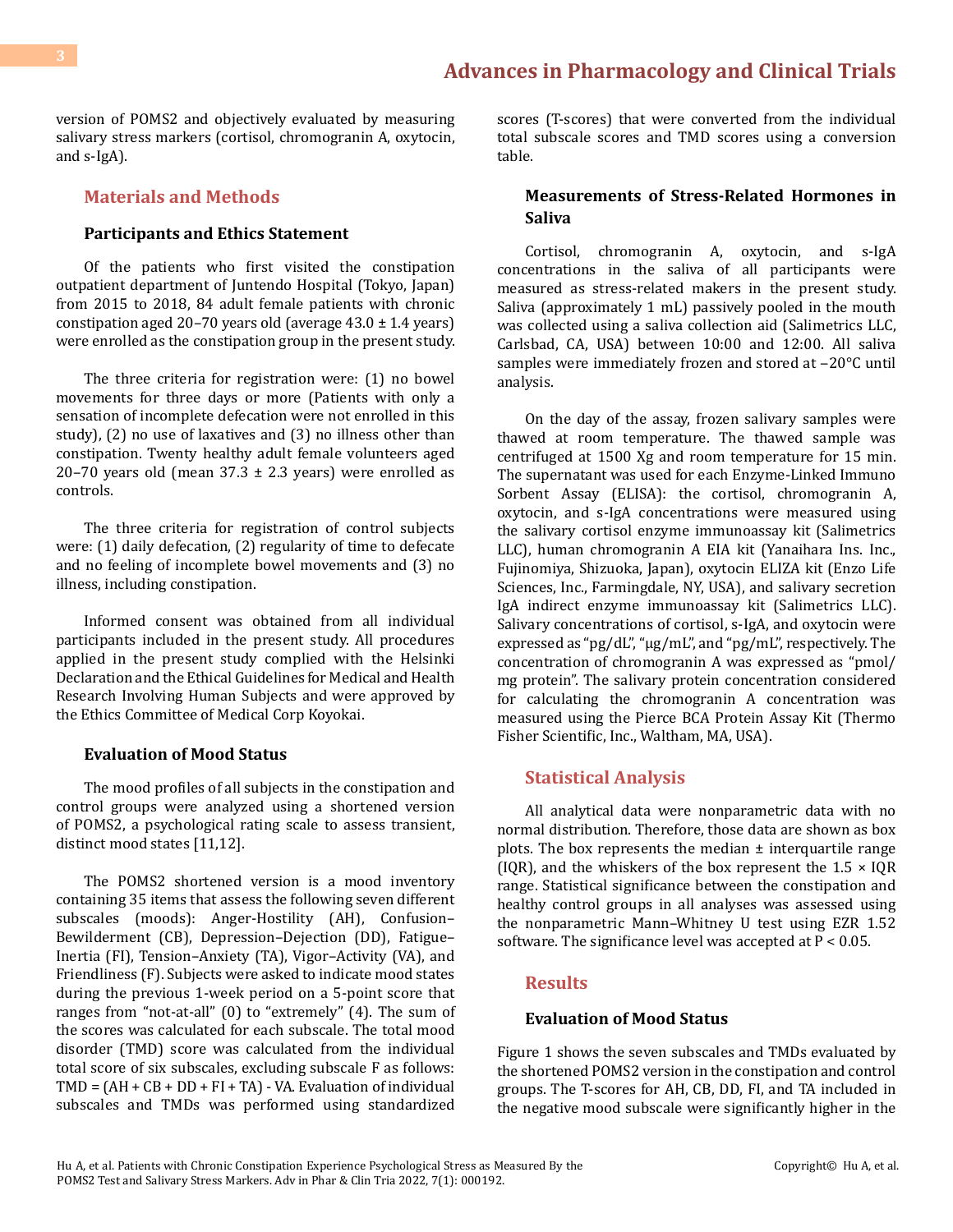constipation group than in the control group. However, the T-scores for VA and F included in the positive mood subscale were not significantly different between the two groups. The T-score of TMD, which comprehensively reflects a negative mood, was significantly higher in the constipation group than in the control group.



**Figure 1:** The evaluation of seven subscales and TMDs by the shortened version of POMS2 in the constipation patient group and the healthy subject group as control. All data are shown as box plots. The box represents the median  $\pm$  interquartile range (IQR), and the whiskers of the box represent the 1.5 × IQR range. Statistical significance between both groups was assessed by Mann–Whitney U test:  $*P < 0.05$ ,  $*P < 0.01$ , and NS = No significance.

#### **Stress-Related Biomarkers in Saliva**

The salivary cortisol, chromogranin A, s-IgA, and oxytocin concentrations in the constipation patient group and the healthy control group are shown in Figures 2a, 2b, 2c, and 2d, respectively. The cortisol, chromogranin A, and s-IgA

concentrations in the constipation group were significantly higher than those in the control group. Oxytocin levels were not significantly different between the two groups, but the level in the constipation group tended to be lower than that in the control group  $(P = 0.070)$ .



Hu A, et al. Patients with Chronic Constipation Experience Psychological Stress as Measured By the POMS2 Test and Salivary Stress Markers. Adv in Phar & Clin Tria 2022, 7(1): 000192.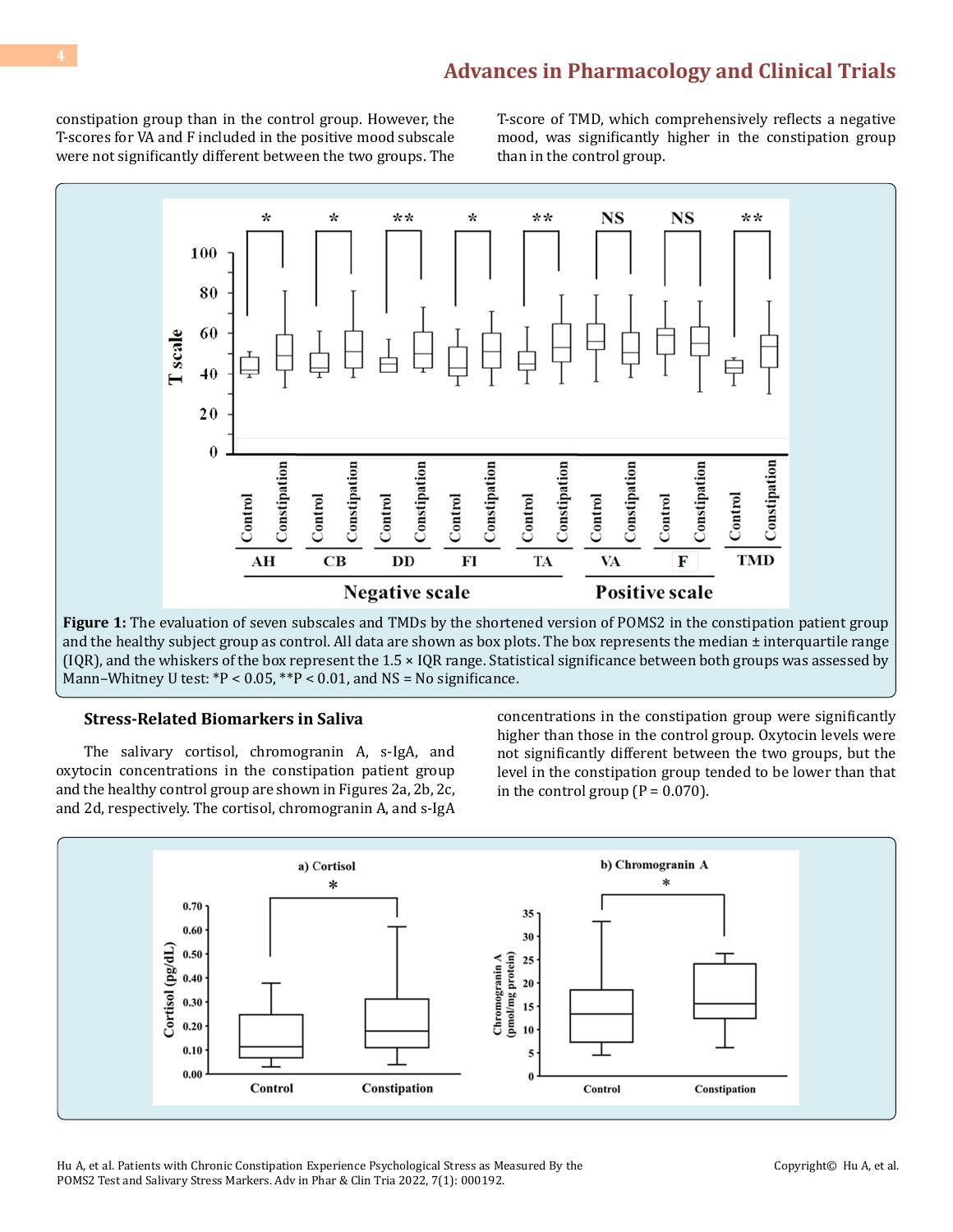

**Figure 2:** Comparison of salivary stress-related hormone levels between the constipation and control groups. Each of the stress-related hormones, such as cortisol, chromogranin A, s-IgA, and oxytocin was measured using a separate analytical ELISA kit. Each data set is shown as a box plot. The box represents the median  $\pm$  interquartile range (IQR), and the whiskers of the box represent the 1.5 × IQR range. The Mann–Whitney U test assessed statistical significance between both groups: \* P  $< 0.05$ , \*\* P  $< 0.01$ , and NS = no significance.

#### **Discussion**

The purpose of the present study was to evaluate the stress status in patients with constipation. To achieve this goal, 84 adult female patients with chronic constipation and 20 healthy adult female volunteers were enrolled. Both a subjective emotional profile test using the shortened POMS2 version and objective analysis of some stress markers in saliva were performed in all subjects.

There have been several reports on the relationship between constipation and stress. Heymen et al. performed an MMPI to assess personality differences in patients with chronic pelvic floor disorders, including constipation, and found significantly higher scores for hypochondriasis, depression, and hysteria in the constipation group [5]. From this result, they suggested that patients with constipation may manifest their psychologic distress as physical symptoms. Using a bowel disease questionnaire, Jiang et al. reported that the abdominal bloating and distention observed in constipation and irritable bowel syndrome caused somatic distress in patients [15]. In an epidemiological study investigating comorbidities in patients with chronic constipation using a self-reported gastrointestinal symptom questionnaire, patients with chronic constipation were more likely to have ischemic heart disease and depression or anxiety [6]. In cohort studies using a self-administered structured questionnaire to clarify the association between psychological stress and constipation, psychological stress was strongly associated with the development of constipation in children [8] and adolescents [9]. In a casecontrol study, which investigated the relationship between

the onset of functional constipation and life stress in male university students using a self-administered questionnaire, life stress was reported to be strongly associated with functional constipation [10]. These reports show that there is a positive correlation between stress and constipation, that is, various psychological stresses such as depression, anxiety, and distress are associated with the onset and exacerbation of constipation. In addition, the data suggest that patients with constipation are prone to psychological stress-sensitive hypochondriasis. However, PONS2, which was used in all patients with constipation enrolled in this study, is not a personality tendency test, but a mood assessment over a period of time, such as the past few hours or days. The POMS2 has been well-established for standardization, reliability, and validity [11,12]. In the present study, all negative mood subscale scores (AH, CB, DD, FI, and TA) in the constipation group were higher than those in the control group. This result suggests that negative mood predominates in patients with constipation over positive mood, and is also supported by the fact that the TMD scores were higher in patients with constipation than in controls. This shows that the patients with constipation are experiencing negative mood psychological stress such as depression, malaise, and anxiety. However, the positive mood subscale scores (VA and F) were not significantly different between the two groups, indicating that the high negative mood was not due to impaired positive emotions. In other words, the data suggest that positive emotions were retained. Stress has been suggested to be either a triggering or aggravating factor for many diseases and pathological conditions, including a variety of psychological symptoms, such as anxiety, tension, depression, lethargy, anger, confusion, and fatigue [16]. Therefore, understanding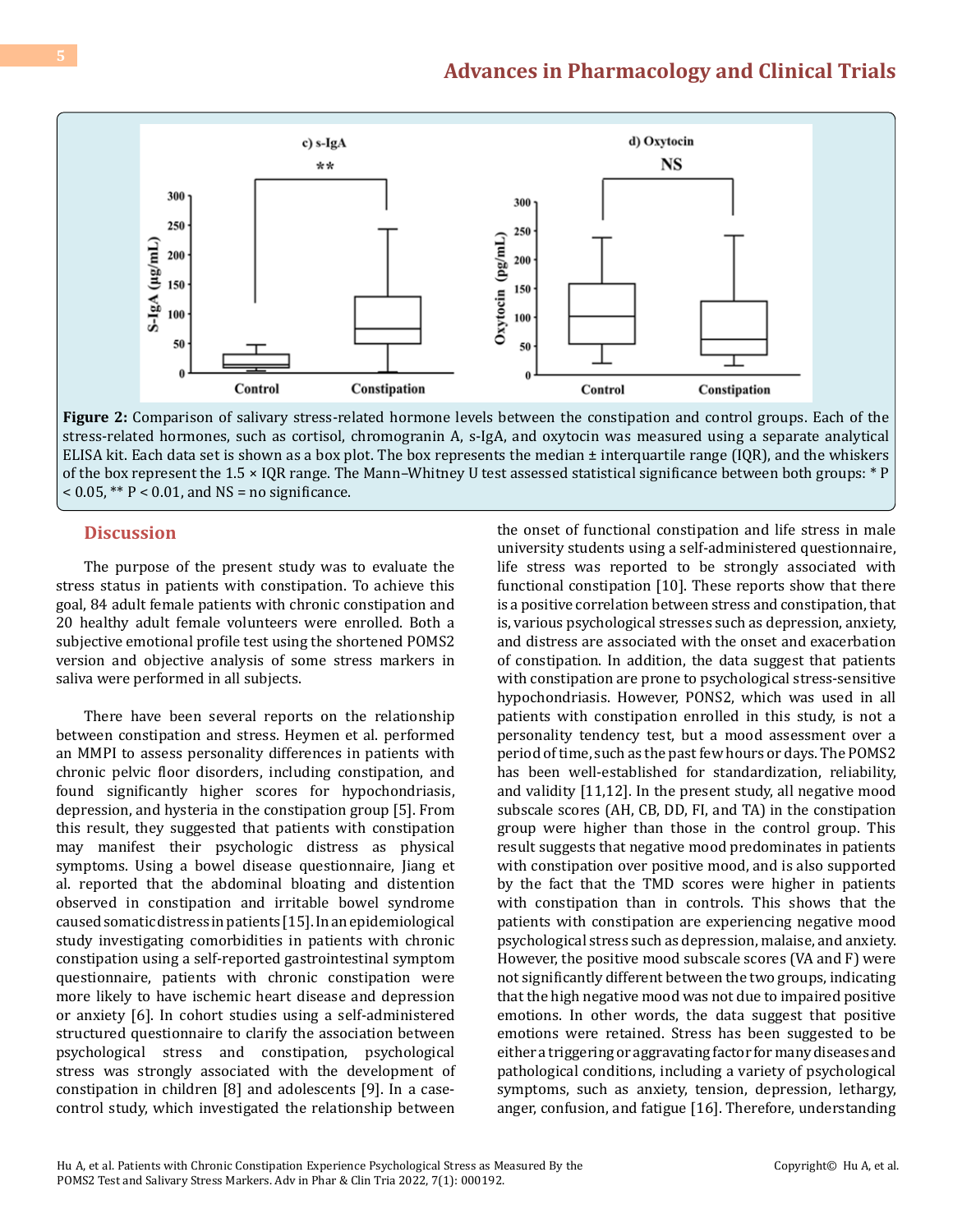the mood states of patients with constipation using the POMS2 provides important information for the treatment of constipation. A unique feature of this study was the combination of the subjective evaluation with an objective measure of stress-related biomarkers in saliva to make the questionnaire-based POMS2 test more precise.

The use of saliva to measure stress-related substances compared to blood has obvious advantages in terms of sample collection, including speed, ease, subject mobility, and noninvasiveness. In the present study, salivary cortisol, chromogranin A, oxytocin, and s-IgA were selected as stress markers to objectively and easily assess stress status in constipated patients. The stress response system includes the hypothalamic-pituitary-adrenal (HPA) axis and the sympathetic-adrenomedullary (SAM) activities can be biochemically evaluated by measuring cortisol and catecholamines, respectively [17]. Psychological and physical stress has been reported to increase HPA axis activity and subsequently increase salivary cortisol levels [18]. Subjects under chronic episode stress have been reported to have higher scores for "FI" and "TA" in the shortened POMS test, and also had higher salivary cortisol levels [19].

Chromogranin A is an acidic glycoprotein stored and coreleased with catecholamines by exocytosis from the adrenal medulla and sympathetic nerve endings [20]. Catecholamine levels are commonly used as a sensitive biochemical index of stress. Still, it is difficult to measure their concentrations in the saliva due to generally low levels and rapid degradation. Therefore, salivary chromogranin A is used as an alternative marker for catecholamines. Salivary chromogranin A levels are commonly measured as reliable biological markers of changes in the SAM system activity caused by prolonged psychosocial stress [21]. Chromogranin A levels in saliva have been reported to increase with computer-controlled psychological stress [22]. It has also been suggested that it reflects psychological stress more quickly and sensitively than cortisol [21,22].

The neuropeptide oxytocin not only plays a role in uterine contractions during parturition and milk production during lactation but is also released within multiple regions of the brain, affecting behavior and neuroendocrine responses to stress [23]. Several studies suggest that oxytocin is involved in the central regulation of the response to stress through the regulation of the corticotropin-releasing hormone; i.e., oxytocin is associated with an inhibitory effect on adrenocorticotropic hormone secretion followed by impaired corticosterone secretion [24]. Evidence from rodent models suggests that both acute and chronic oxytocin administration reduces physiological and behavioral stress responsiveness [25]. In humans, stress responses have been reported to

be attenuated by exogenous oxytocin administration [26]. These findings suggest that oxytocin plays a role in relieving stress.

S-IgA is a protein present in the mucus of mucous membranes, such as the oral cavity, nasal cavity, and digestive organs. It is mainly responsible for the local immune system of the mucosa [27]. Thus, s-IgA in the saliva is a marker of the immune system, but since the immune system is closely related to stress, it has also been used as a stress marker in recent years. For example, it has been reported that s-IgA in saliva generally decreases under chronic academic stress [28] and temporarily increases or decreases depending on the type of stress situation under acute psychosocial stress [14].

In this study, salivary cortisol and chromogranin A levels in the constipation group were significantly higher than in the control group. In contrast, the oxytocin levels in the constipation group tended to be lower than in the control group. These results suggest that patients with constipation are more stressed than healthy people. However, contrary to our expectations, the salivary levels of s-IgA were significantly higher in patients with constipation than in healthy individuals. Although the cause cannot be elucidated in this study, it is worth noticing that the reflection of the psychoimmune response may differ depending on the type and condition of stress [14]. Because the present study targeted patients with constipation, it is possible that in our study s-IgA worked more as an immune system marker rather than as a psychological stress marker for constipation [29]. This hypothesis is supported by the fact that constipation is known to cause abnormalities in the intestinal environment, such as intestinal inflammation and disturbance of the intestinal flora [30]. Therefore, the constipation patients enrolled in this study may have elevated s-IgA levels, reflecting their biological defense response to these abnormalities. It is necessary to examine the characteristics of s-IgA as a stress marker in more detail in the future.

The combined results of subjective emotional profile test using the POMS2 version and objective analysis of some stress markers in saliva suggest that patients with constipation are more stressed than healthy individuals. Not only does stress cause constipation, but the constipation caused by stress causes new stress, which in turn exacerbates constipation. Thus, constipation and stress are presumed to have a "negative spiral" relationship that exacerbates constipation. In this study, the stress status of patients with chronic constipation was clarified by both subjective and objective evaluations. Considering that psychological stress induces or exacerbates constipation [5,8-10] it is important to understand the current state of stress in these patients.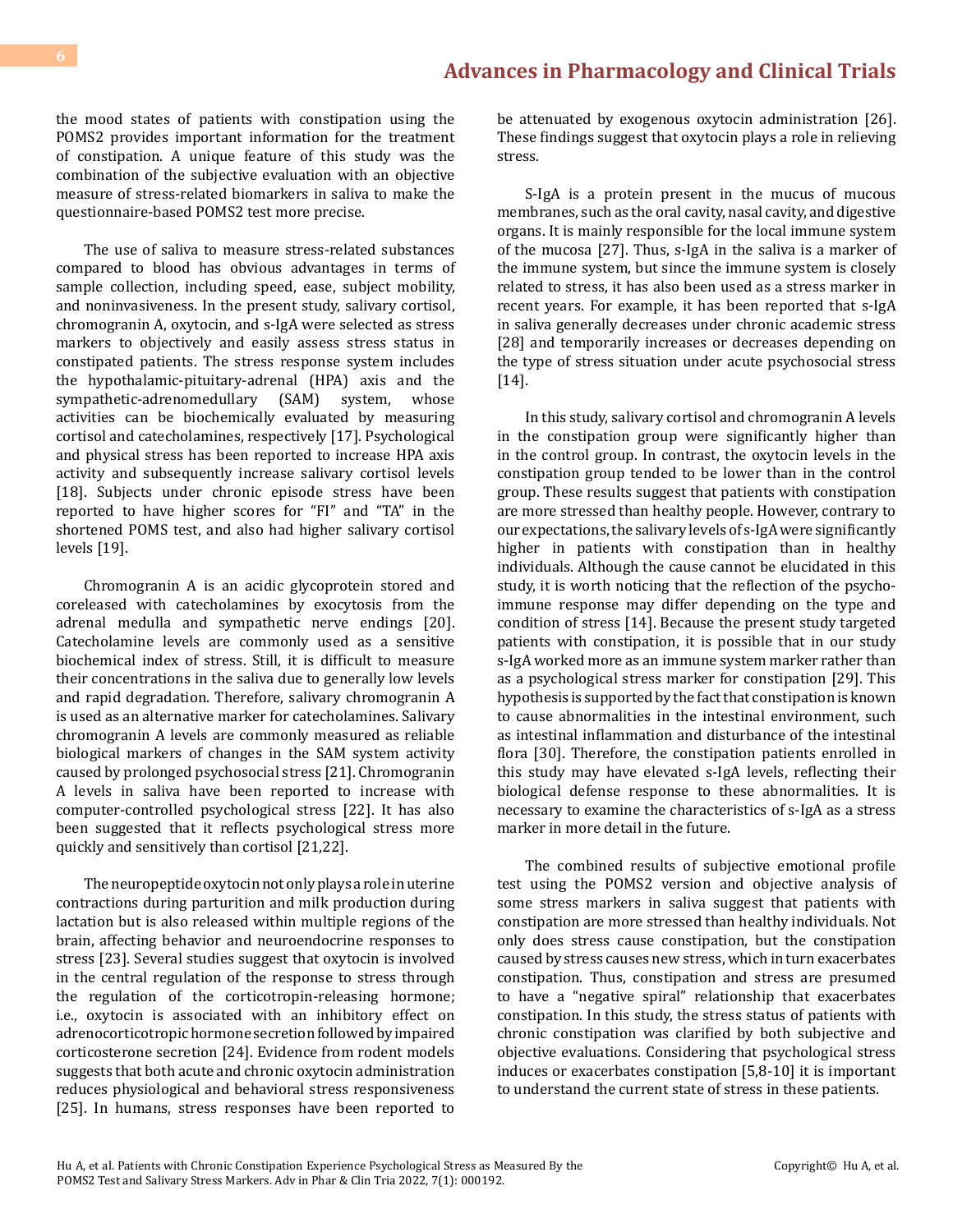#### **Conclusion**

We evaluated the stress status of constipation patients by comparing 84 adult female patients with chronic constipation with 20 healthy adult female volunteers. Both the subjective emotional profile test using the shortened POMS2 version and objective analysis of some stress markers in saliva were used as stress assessments in constipation. The results showed that constipated patients were more stressed and had negative emotions, such as anxiety, depression, tension, and fatigue than healthy individuals. By combining both these assessments, our approach to understanding the stress status of patients with constipation will provide important and useful information for the treatment and prevention of constipation and constipation worsening cases.

#### **References**

- 1. [Sun SX, Dibonaventura M, Purayidathil FW, Wagner JS,](https://pubmed.ncbi.nlm.nih.gov/21380761/) [Dabbous O, et al. \(2011\) Impact of Chronic Constipation](https://pubmed.ncbi.nlm.nih.gov/21380761/) [on Health-Related Quality of Life, Work Productivity, and](https://pubmed.ncbi.nlm.nih.gov/21380761/) [Healthcare Resource Use: An Analysis of the National](https://pubmed.ncbi.nlm.nih.gov/21380761/) [Health and Wellness Survey. Dig Dis Sci 56\(9\): 2688-](https://pubmed.ncbi.nlm.nih.gov/21380761/) [2695.](https://pubmed.ncbi.nlm.nih.gov/21380761/)
- 2. [Kawamura Y, Yamamoto S, Funaki Y, OhashiW, Yamamoto](https://pubmed.ncbi.nlm.nih.gov/31428873/) [K, et al. \(2020\) Internet Survey on the Actual Situation of](https://pubmed.ncbi.nlm.nih.gov/31428873/) [Constipation in the Japanese Population Under 70 Years](https://pubmed.ncbi.nlm.nih.gov/31428873/) [Old: Focus on Functional Constipation and Constipation-](https://pubmed.ncbi.nlm.nih.gov/31428873/)[Predominant Irritable Bowel Syndrome. J Gastroenterol](https://pubmed.ncbi.nlm.nih.gov/31428873/) [55\(1\): 27-38.](https://pubmed.ncbi.nlm.nih.gov/31428873/)
- 3. [Talley NJ, O'Keefe EA, Zinsmeister AR, Melton III LJ](https://pubmed.ncbi.nlm.nih.gov/1537525/) [\(1992\) Prevalence of Gastrointestinal Symptoms in the](https://pubmed.ncbi.nlm.nih.gov/1537525/) [Elderly: A Population-Based Study. Gastroenterology](https://pubmed.ncbi.nlm.nih.gov/1537525/) [102\(3\): 895-901.](https://pubmed.ncbi.nlm.nih.gov/1537525/)
- 4. Mimura T, Honma Y, Horie H (2019) Diagnosis and Treatment of Chronic Constipation. J Jpn Soc Coloproctol 72(10): 583-599.
- 5. [Heymen S, Wexner SD, Gulledge AD \(1993\) MMPI](https://pubmed.ncbi.nlm.nih.gov/8500378/) [Assessment of Patients with Functional Bowel Disorders.](https://pubmed.ncbi.nlm.nih.gov/8500378/) [Dis Colon Rectum 36\(6\): 593-596.](https://pubmed.ncbi.nlm.nih.gov/8500378/)
- 6. [Choung RS, Rey E, Locke GR, Schleck CD, Baum C, et](https://pubmed.ncbi.nlm.nih.gov/26966534/) [al. \(2016\) Chronic Constipation and Co-Morbidities:](https://pubmed.ncbi.nlm.nih.gov/26966534/) [A Prospective Population-Based Nested Case-Control](https://pubmed.ncbi.nlm.nih.gov/26966534/) [Study. United European Gastroenterol J 4\(1\): 142-151.](https://pubmed.ncbi.nlm.nih.gov/26966534/)
- 7. [Honkura K, Tomata Y, Sugiyama K, Kaiho Y, Watanabe](https://pubmed.ncbi.nlm.nih.gov/26812003/) T, [et al. \(2016\) Defecation Frequency and Cardiovascular](https://pubmed.ncbi.nlm.nih.gov/26812003/) [Disease Mortality in Japan: The Ohsaki Cohort Study.](https://pubmed.ncbi.nlm.nih.gov/26812003/) [Atherosclerosis 246: 251-256.](https://pubmed.ncbi.nlm.nih.gov/26812003/)
- 8. [Yamada M, Sekine M, Tatsuse T \(2019\) Psychological](https://pubmed.ncbi.nlm.nih.gov/30146529/)

[Stress, Family Environment and Constipation in Japanese](https://pubmed.ncbi.nlm.nih.gov/30146529/) [Children: The Toyama Birth Cohort Study. J Epidemiol](https://pubmed.ncbi.nlm.nih.gov/30146529/) [29\(6\): 220-226.](https://pubmed.ncbi.nlm.nih.gov/30146529/)

- 9. [Yamada M, Sekine M, Tatsuse T, Fujimura Y \(2021\)](https://www.readcube.com/articles/10.1186%2Fs12889-020-10044-5)  [Lifestyle, Psychological Stress and Incidence of](https://www.readcube.com/articles/10.1186%2Fs12889-020-10044-5) [Adolescent Constipation: Results from the Toyama Birth](https://www.readcube.com/articles/10.1186%2Fs12889-020-10044-5)  [Cohort Study. BMC Public Health 21\(1\): 47.](https://www.readcube.com/articles/10.1186%2Fs12889-020-10044-5)
- 10. [You JS, Park JY, Chang KJ \(2010\) A Case-Control Study](https://pubmed.ncbi.nlm.nih.gov/20804618/)  [on the Dietary Taurine Intake, Nutrient Status and Life](https://pubmed.ncbi.nlm.nih.gov/20804618/) [Stress of Functional Constipation Patients in Korean](https://pubmed.ncbi.nlm.nih.gov/20804618/) [Male College Students. J Biomed Sci 17\(1\): 41.](https://pubmed.ncbi.nlm.nih.gov/20804618/)
- 11. Heuchert JP, McNair DM (2012) Profile of Mood States 2nd (Edn.), Adult. Multi-Health Inc. North Tonawada, NY, USA.
- 12. [Komura H, Hirose H, Yokoyama K \(2015\) Relationship](https://www.jstage.jst.go.jp/article/jmj/61/5/61_517/_article) [of the Japanese Translation of the Profile of Mood States](https://www.jstage.jst.go.jp/article/jmj/61/5/61_517/_article) [Second Edition \(POMS 2®\) to the First Edition \(POMS®\).](https://www.jstage.jst.go.jp/article/jmj/61/5/61_517/_article) [Juntendo Med J 61\(5\): 517-519.](https://www.jstage.jst.go.jp/article/jmj/61/5/61_517/_article)
- 13. Higashikawa F, Kanno K, Ogata [A, Sugiyama M \(2020\)](https://www.nature.com/articles/s41598-020-72763-4) [Reduction of Fatigue and Anger-Hostility by the Oral](https://www.nature.com/articles/s41598-020-72763-4) [Administration of 5-Aminolevulinic Acid Phosphate: A](https://www.nature.com/articles/s41598-020-72763-4) [Randomized, Double-Blind, Placebo-Controlled, Parallel](https://www.nature.com/articles/s41598-020-72763-4)  [Study. Sci Rep 10\(1\): 16004.](https://www.nature.com/articles/s41598-020-72763-4)
- 14. Niimi M (2018) Stress Evaluation Using Salivary Biomarkers: A Review. J Kagawa Pref Univ Health Sci 9: 1-8.
- 15. [Jiang X, Locke GR, Choung RS, Zinsmeister AR, Schleck CD,](https://www.ncbi.nlm.nih.gov/labs/pmc/articles/PMC2581929/) [et al. \(2008\) Prevalence and Risk Factors for Abdominal](https://www.ncbi.nlm.nih.gov/labs/pmc/articles/PMC2581929/)  [Bloating and Visible Distention: A Population-Based](https://www.ncbi.nlm.nih.gov/labs/pmc/articles/PMC2581929/)  [Study. Gut 57\(6\): 756-763.](https://www.ncbi.nlm.nih.gov/labs/pmc/articles/PMC2581929/)
- 16. [Yaribeygi H, Panahi Y, Sahraei H, Johnston TP, Sahebkar A](https://www.ncbi.nlm.nih.gov/labs/pmc/articles/PMC5579396/)  [\(2017\) The Impact of Stress on Body Function: A Review.](https://www.ncbi.nlm.nih.gov/labs/pmc/articles/PMC5579396/) [EXCLI J 16: 1057-1072.](https://www.ncbi.nlm.nih.gov/labs/pmc/articles/PMC5579396/)
- 17. [Buske-Kirschbaum A, Geiben A, Höllig H, Morschhäuser](https://pubmed.ncbi.nlm.nih.gov/12213879/) [E, Hellhammer D \(2002\) Altered Responsiveness of](https://pubmed.ncbi.nlm.nih.gov/12213879/) [the Hypothalamus-Pituitary-Adrenal Axis and the](https://pubmed.ncbi.nlm.nih.gov/12213879/)  [Sympathetic Adrenomedullary System to Stress in](https://pubmed.ncbi.nlm.nih.gov/12213879/)  [Patients with Atopic Dermatitis. J Clin Endocrinol Metab](https://pubmed.ncbi.nlm.nih.gov/12213879/) [87\(9\): 4245-4251.](https://pubmed.ncbi.nlm.nih.gov/12213879/)
- 18. [Kirschbaum C, Hellhammer DH \(1994\) Salivary Cortisol in](https://pubmed.ncbi.nlm.nih.gov/8047637/) [Psychoneuroendocrine Research: Recent Developments](https://pubmed.ncbi.nlm.nih.gov/8047637/) [and Applications. Psychoneuroendocrinology 19\(4\):](https://pubmed.ncbi.nlm.nih.gov/8047637/) [313-333.](https://pubmed.ncbi.nlm.nih.gov/8047637/)
- 19. [Izawa S, Sugaya N, Ogawa N, Nagano Y, Nakano M, et](https://pubmed.ncbi.nlm.nih.gov/17316855/)  [al. \(2007\) Episodic Stress Associated with Writing a](https://pubmed.ncbi.nlm.nih.gov/17316855/) [Graduation Thesis and Free Cortisol Secretion After](https://pubmed.ncbi.nlm.nih.gov/17316855/)